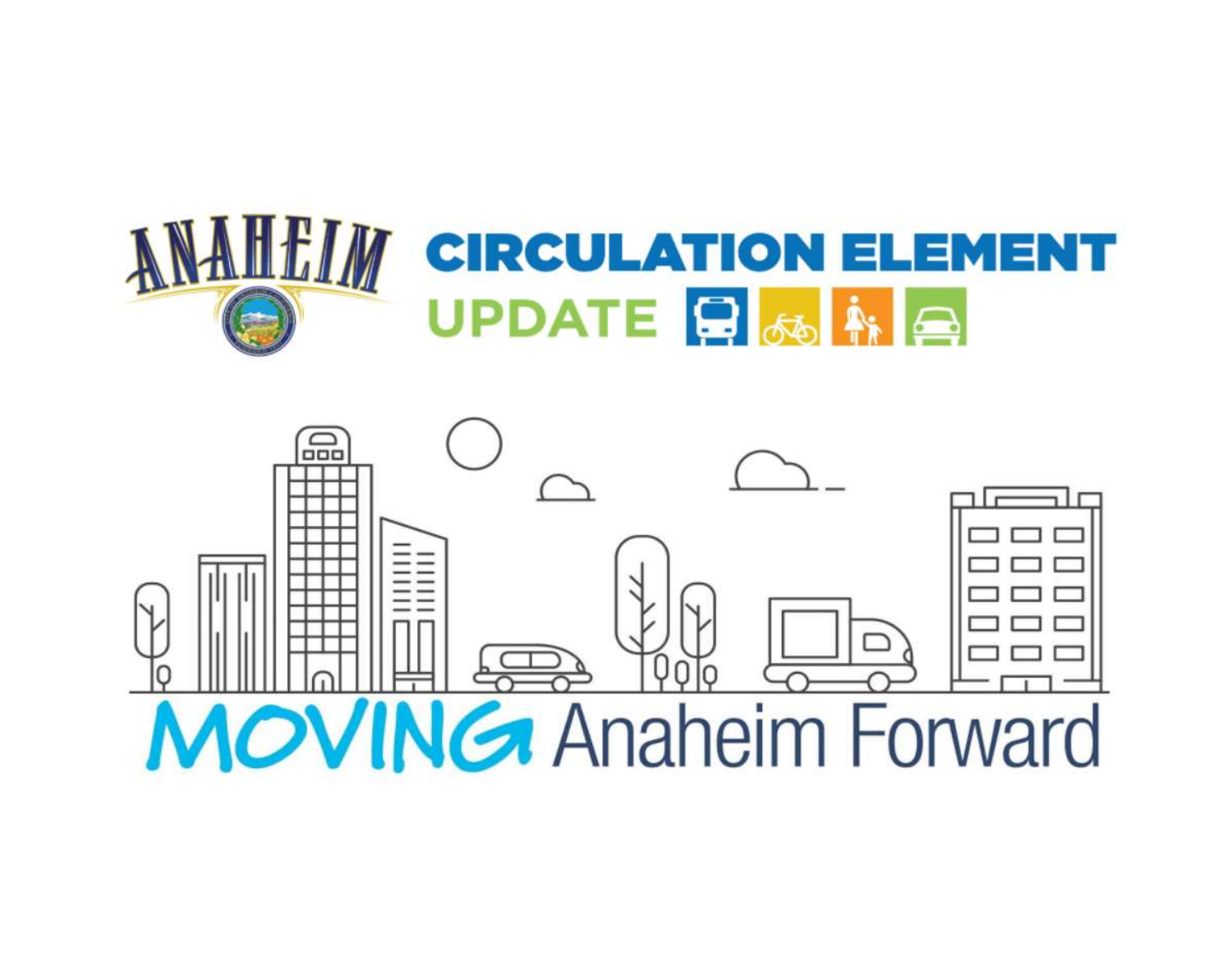# BACKGROUND



## What is a General Plan Circulation Element?

- Planning document required by state law;
- Contains plans and policies;
- Serves as long-term plan for growth and development; and
- Shapes and defines City's transportation networks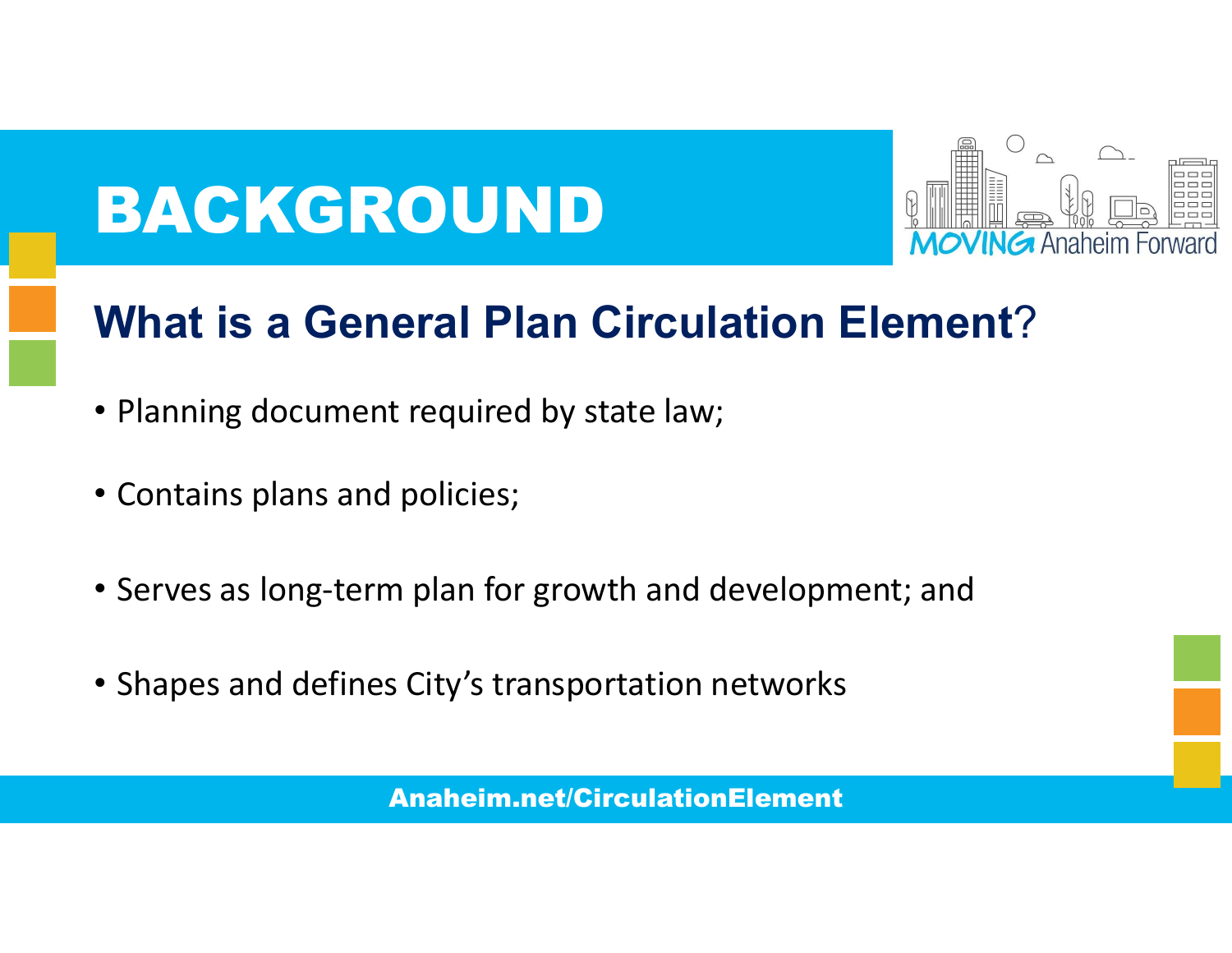## BACKGROUND



## Why is the City updating the Circulation Element?

- Periodic updates are required by the State;
- To evaluate and plan for the City's changing transportation needs;
- To consider and plan for evolving transportation technologies; and
- To incorporate other recently completed planning efforts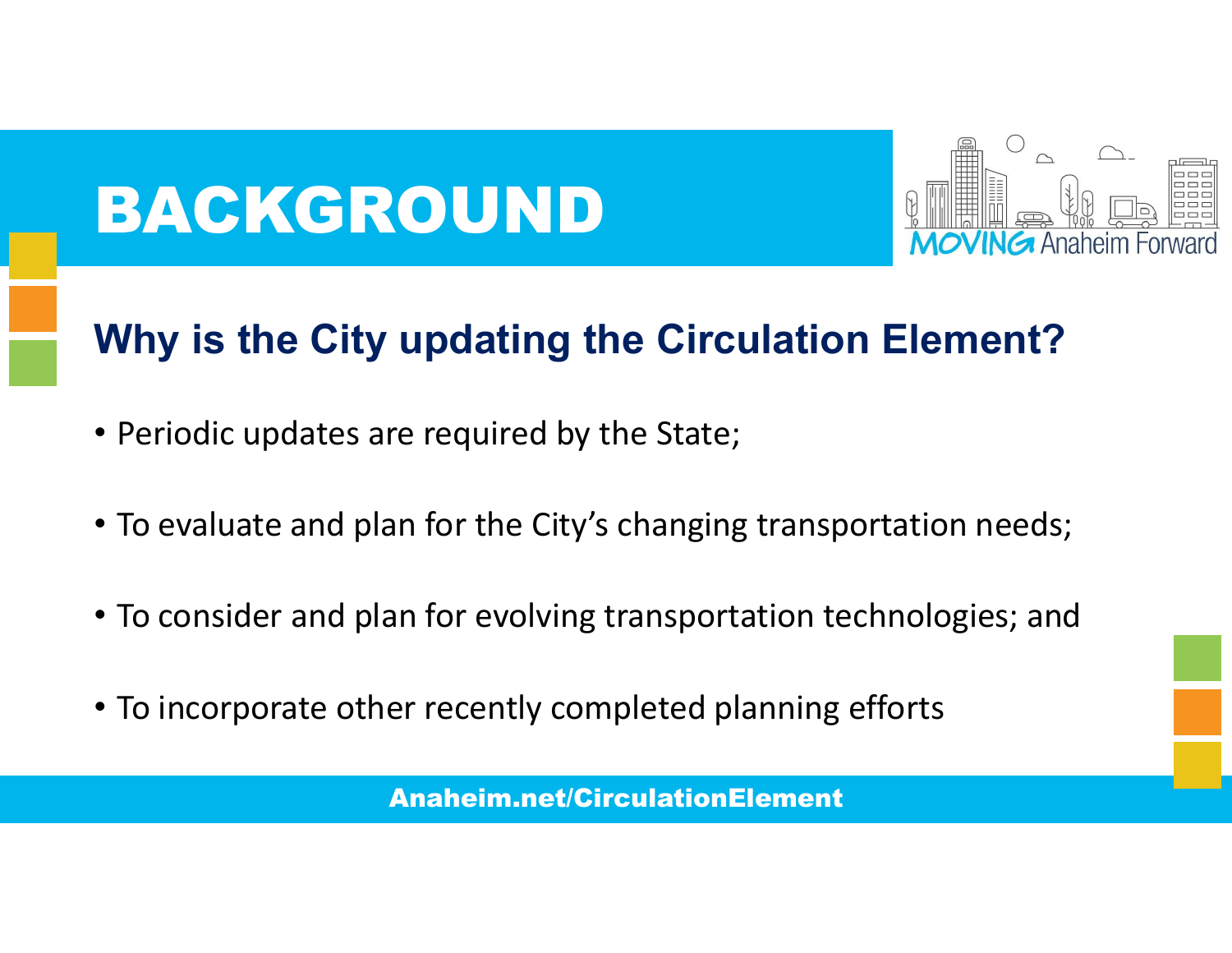## BACKGROUND



### What Circulation Element updates will be made?

- Updated plans and policies;
- New programs & strategies to manage congestion and greenhouse gas;
- Updated transportation networks to accommodate future growth; and
- Revised planning guidance & documents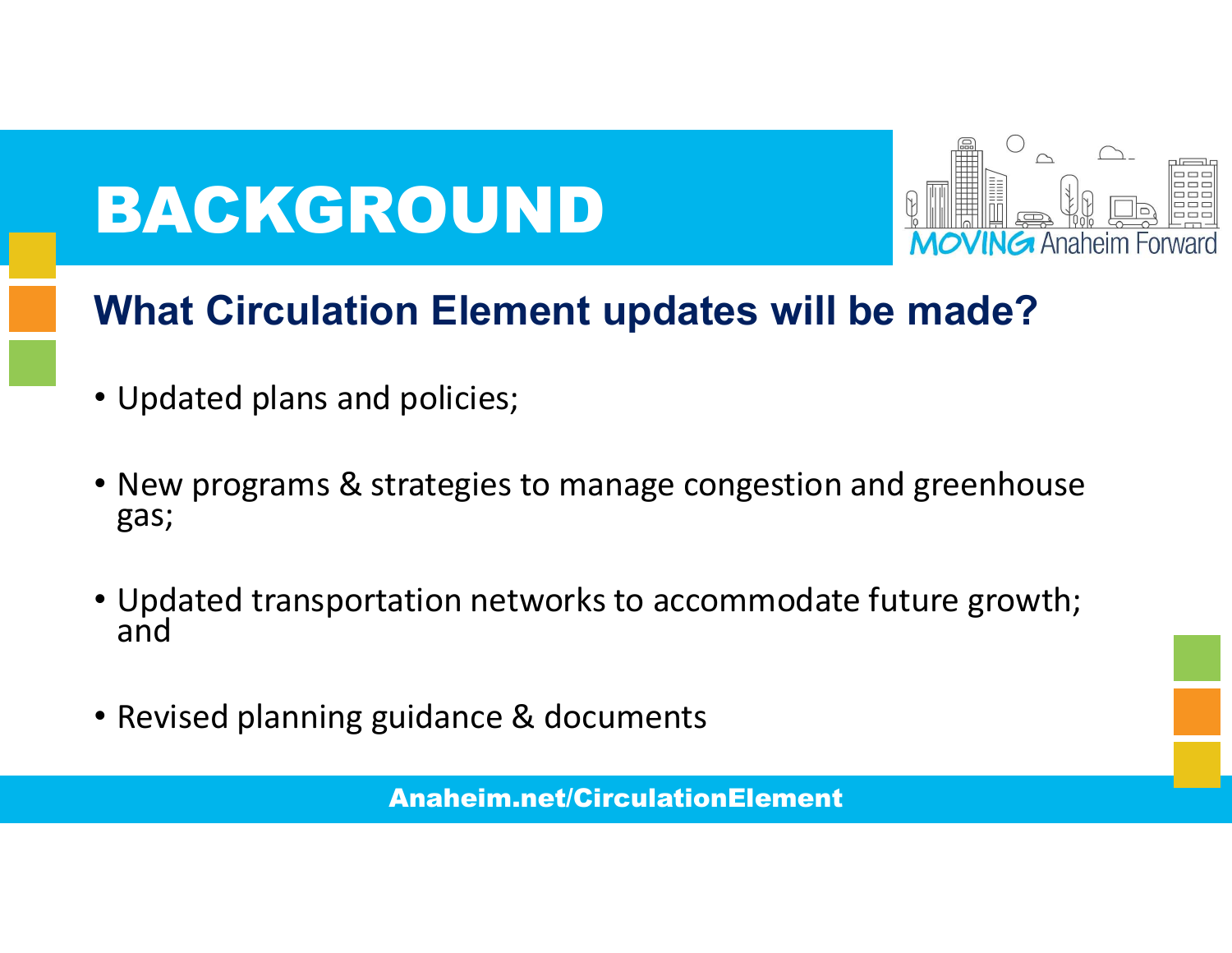## PUBLIC INPUT

#### Survey: tinyurl.com/MovingAnaheimForwardSurvey

#### We'd like to hear from you!

Please click here to fill out the City's survey and to tell us about your experiences traveling in the city and your priorities for the City's transportation network. Your feedback will help inform the policies and improvements that will be included in the Circulation Element.

Please click here to sign up for notifications and updates.



#### Anaheim Circulation Element Update Survey

The City of Anaheim is updating its Circulation Element, which documents its vision for the citywide transportation network. The Circulation Element sets the policies for a transportation network that supports the safe and efficient movement of people driving, walking, biking, and taking transit in Anaheim.

Please take a few minutes to tell us about your experiences traveling in the city and what your priorities are for the city's transportation network. Your feedback will help inform the policies and improvements that the Circulation Element will include.

Please check the project website HERE for future updates. If you have any questions about the survey or the project, please contact City staff at circulationelement@anaheim.net. If you would like to receive project updates and information about upcoming workshops, please provide your e-mail address below.

1. Email address:

**Next**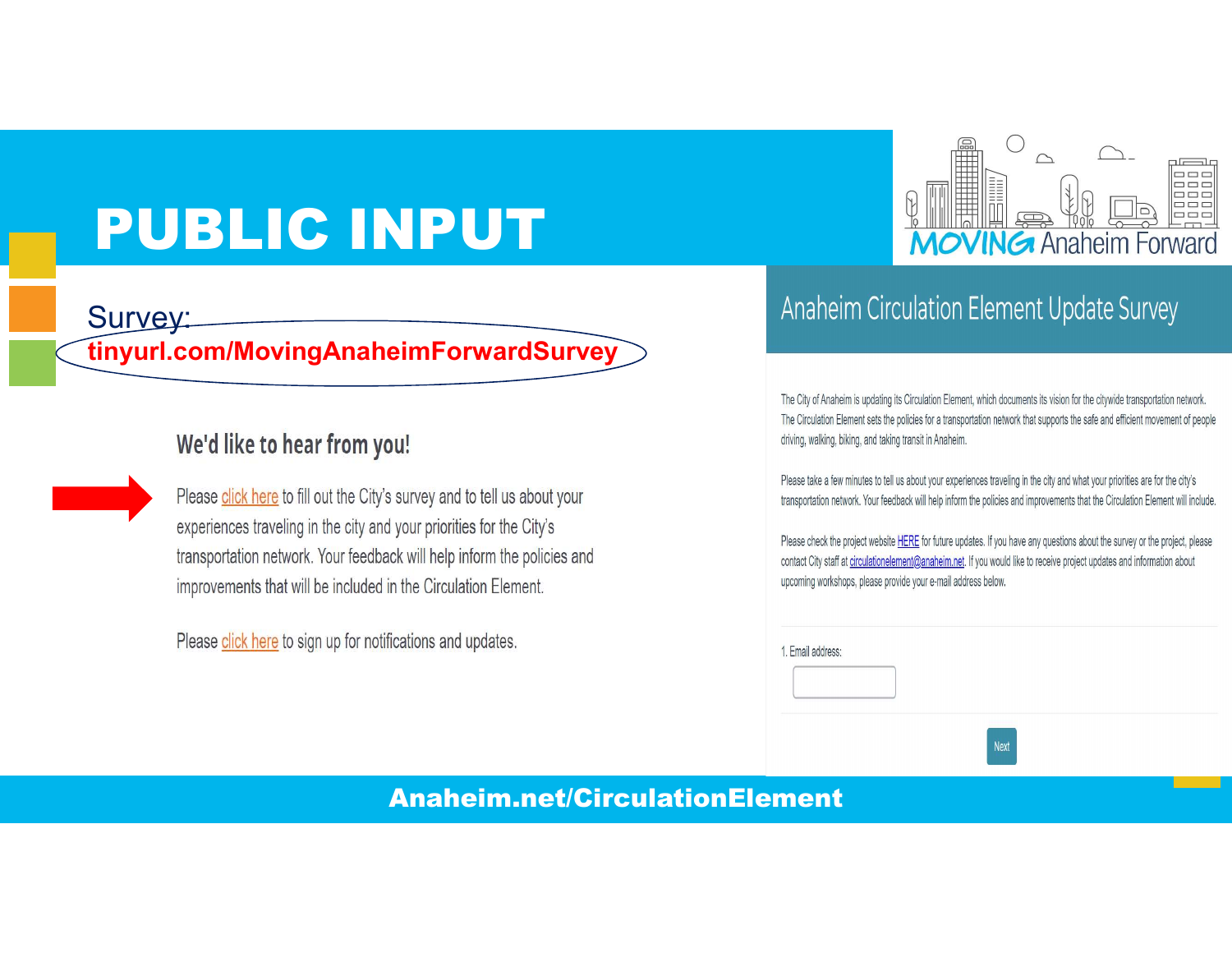

## PUBLIC INPUT

#### Public Open House:



The City of Anaheim is updating its Circulation Element, which documents its vision for the citywide transportation network.

Please tell us about your experience traveling in the city and help inform the City's policies and improvements!

To fill out our project survey, please visit the link below. TINYURL.COM/MOVEANAHEIMSURVEY

To attend our first workshop, please see details below. WHEN: WEDNESDAY, FEBRUARY 23, 6:00 PM TO 7:30 PM **WHERE: ZOOM (VIRTUAL) REGISTER HERE: tinyurl.com/movinganaheimforward1** 

For more information on the circulation element update process, please visit the following link. ANAHEIM.NET/CIRCULATIONELEMENT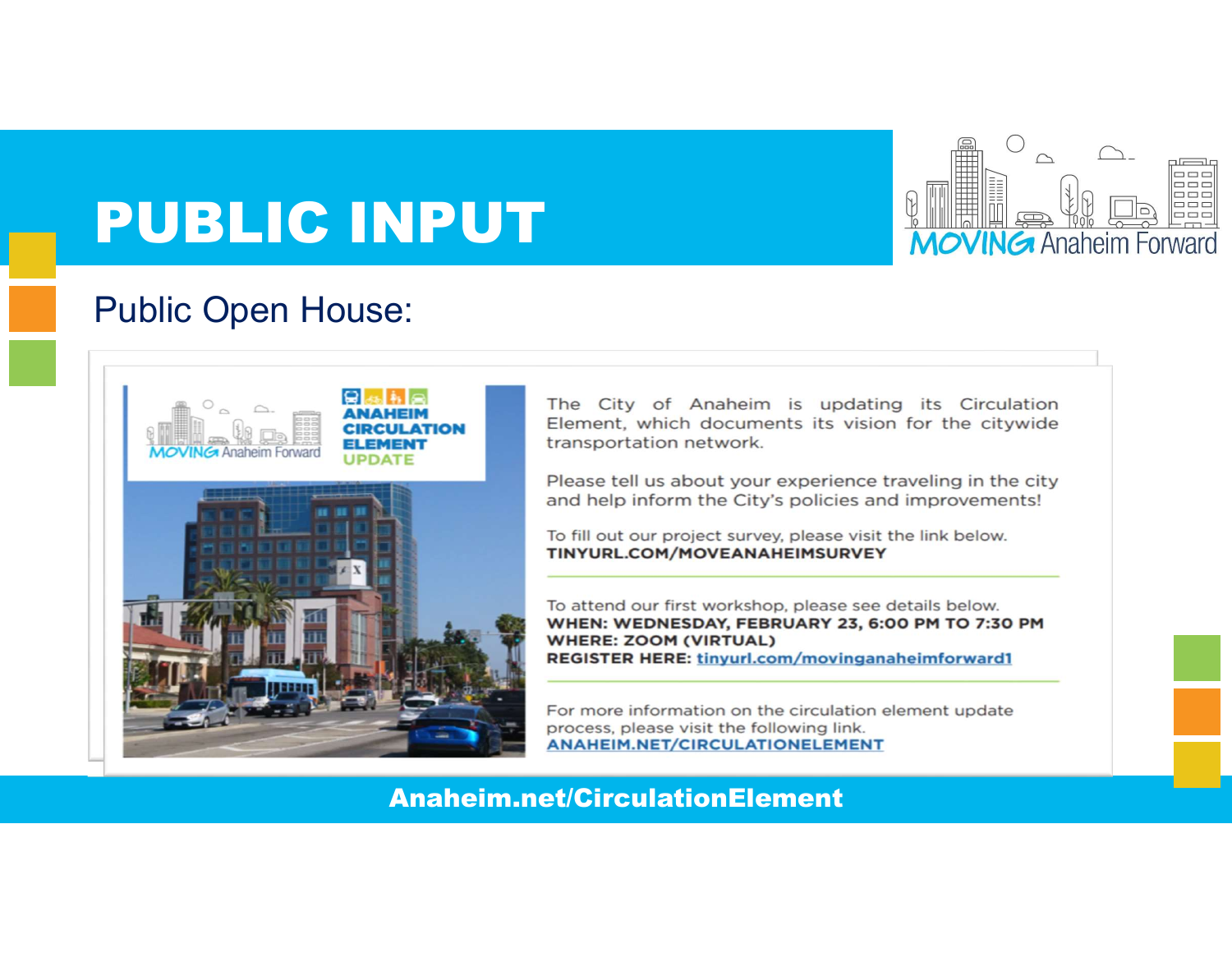

## PUBLIC INPUT

#### Next Steps:

- 
- Analyze Feedback from Survey & Public Workshop Winter<br>• Develop Recommended Circulation Element Updates Winter<br>• Second Public Workshop Spring<br>• Present Updates for Final Approval Summer/Fall • Analyze Feedback from Survey & Public Workshop - Winter<br>• Develop Recommended Circulation Element Updates - Winter<br>• Second Public Workshop – Spring<br>• Present Updates for Final Approval – Summer/Fall<br>• Anaheim.net/Gircul
- 
-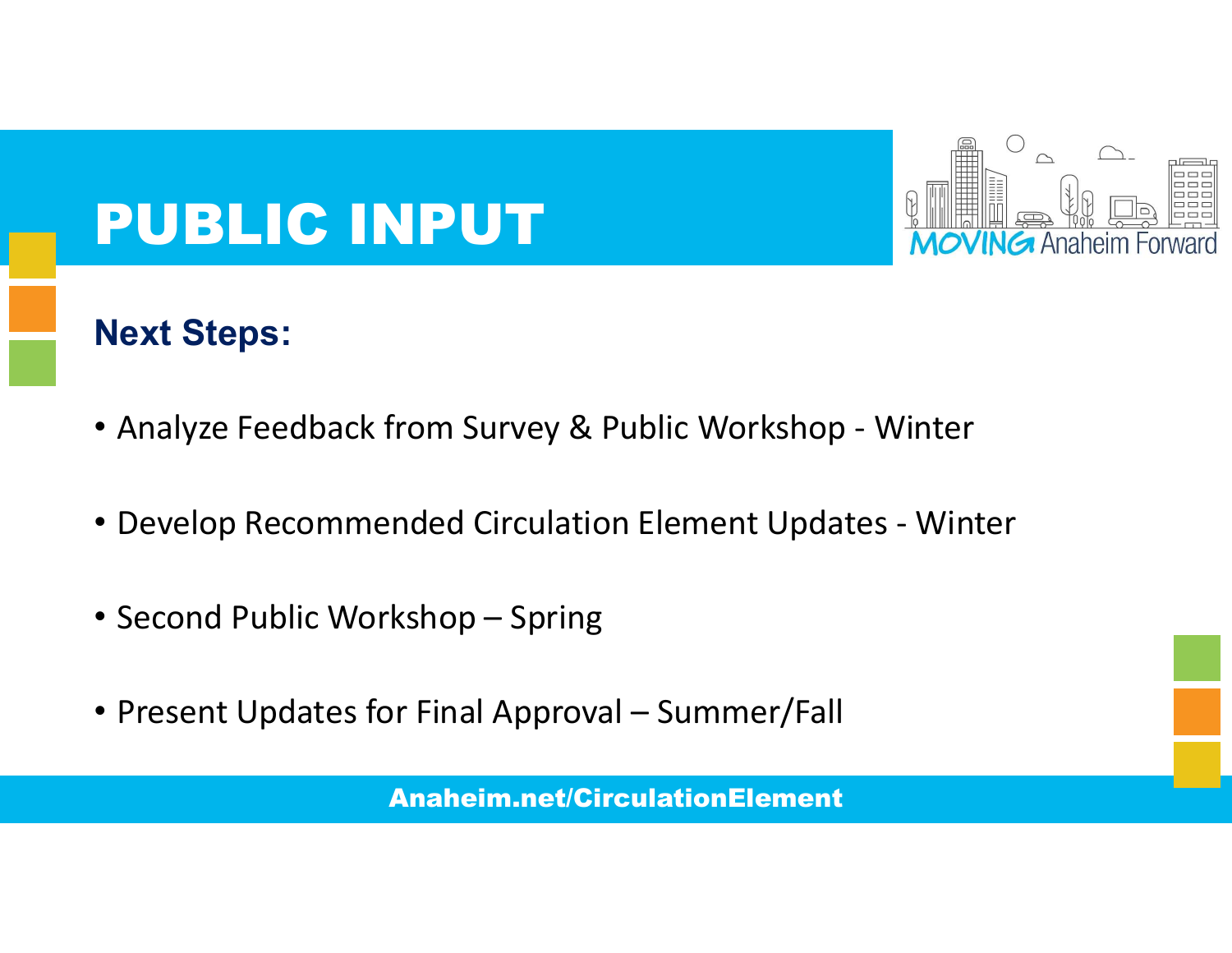

## NEXT STEPS

# Thank you for participating tonight! **EXT STEPS**<br> **EXT STEPS**<br> **ARRET STEPS**<br> **ARRET STEPS**<br> **ARRET STEPS**<br> **CONEX PROPERENT:**<br> **Phone: 714 765 – 4957<br>
<b>CONEX PROPERENT:**<br> **Phone: 714 765 – 4957<br>
• Email: <u>jalcock@Anaheim.net</u> EXT STEPS**<br>ank you for participating tor<br>estions? Please contact:<br>• Joe Alcock, Principal Transportation F<br>• Phone: 714 765 – 4957<br>• Email: <u>jalcock@Anaheim.net</u><br>visit the city's Circulation Eleme

#### Questions? Please contact:

- Joe Alcock, Principal Transportation Planner
- 
- 

Or visit the city's Circulation Element update website: Anaheim.net/CirculationElement